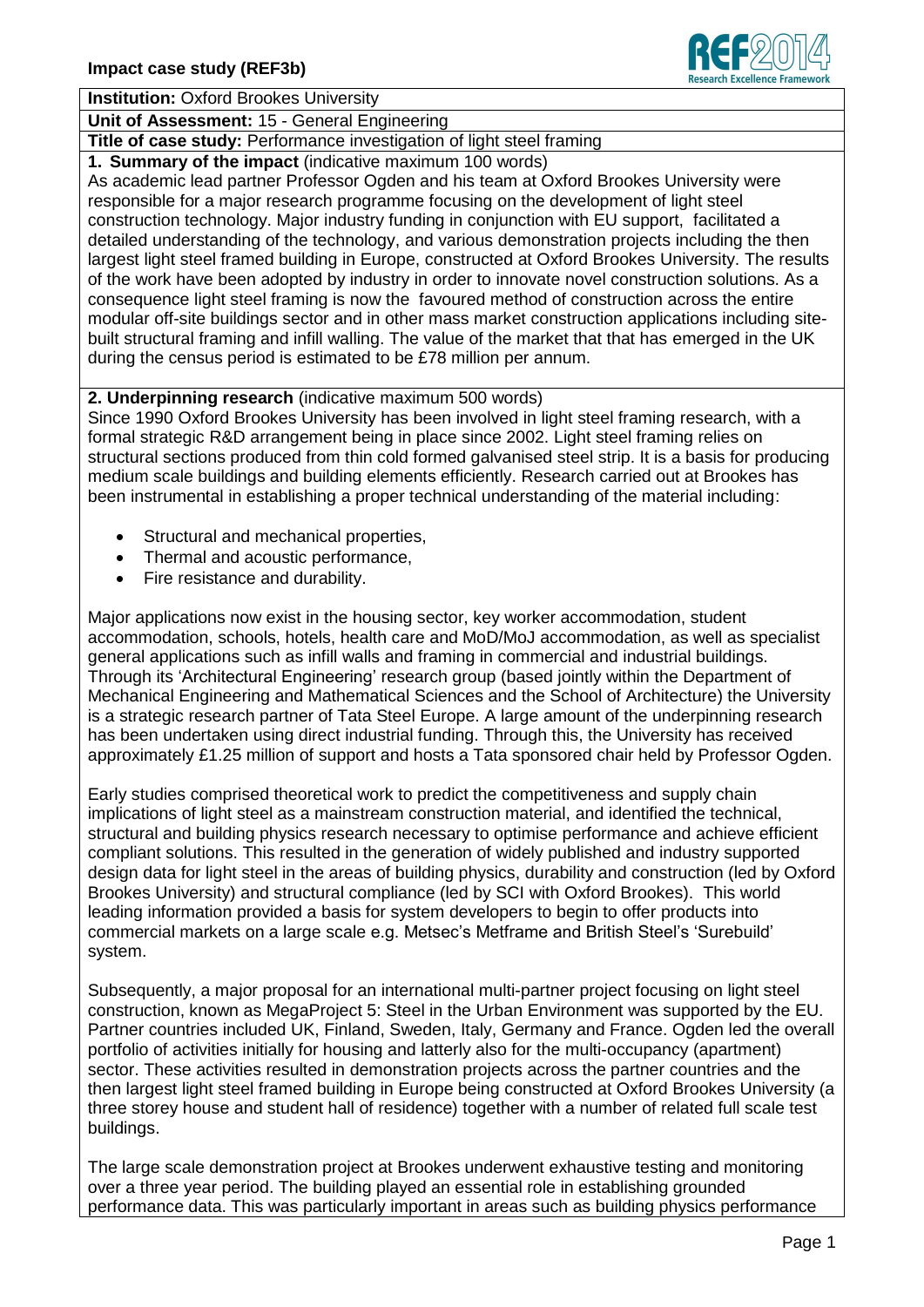

(thermal and acoustic), where systems details are critical; and durability and corrosion resistance, which previously had been an area of systematic and premature failure due to poor detailing and lack of technical understanding. Complementary to this, full scale test buildings constructed in laboratories provided actual structural performance data which then allowed engineers to design beyond conservative structural code predictions. The work led to a sustained programme of research and development from 1997, which is still on-going in the context of advanced applications (e.g. high rise modular in excess of 7 stories). The research resulted in further technical outputs, (5-10), and further research grants (11).

Subsequent to EU MegaProject 5 and in parallel with its portfolio of funded research for Tata Steel, Oxford Brookes has provided applied research and development services to downstream industry in the area of light steel framing. It supported major investments from companies including Terrapin, Barratt, and Corus Living solutions, as well as overseas companies such as Posco in South Korea. It maintains a dedicated and intensively used structures and building physics laboratory. Examples of applied activities also include Ogden's buildings concept around which Unite Modular Solutions commissioned a major production facility in Gloucestershire able to produce three room modules per hour/6000 modules pa.

- **2. References to the research** (indicative maximum of six references)
- 1. Industry Funding: Circa £1.2m in the period 2002–2013. Oxford Brookes Umbrella Research Agreement with Tata Steel. PI Prof. R G Ogden. 9.9.2002.
- 2. Grant: MegaProject 5: Steel in the Urban Environment. European Coal and Steel Community (ECSC). Contact ref: 7215-CA/808. Contract period 1.7.1994-31.12.1997. Project cost 837k Euro.
- 3. Demonstration Project: Light steel framed student accommodation building. Oxford Brookes University (John Garne Way) .1997. Lead industrial partners: British Steel ('Surebuild') and Taywood Homes.

*Submitted to RAE2001, Oxford Brookes University, UoA33-Built Environment, RA2, RG Ogden, Output 2.*

- 4. Grant: MegaProject 5: Valorisation Phase (Dissemination) Steel in Housing. European Coal and Steel Community (ECSC). Contact ref: 7215-PP/043. Contract period 1.7.1999- 30.6.2001. Project cost 280K Euro.
- 5. Book: Building Design Using Cold Formed Steel Sections: Acoustic Insulation. Ogden, R. and Clough R., Steel Construction Institute, 1994. ISBN: 9781870004930
- 6. Refereed journal article: Steel in Housing as Part of ECSC Mega Project. Journal of Constructional Steel Research, Volume 46, No 1, 187-188, Ogden, R., Lawson, M. and Grubb, J, 1998. DOI:10.1016/S0143-974X(98)80016-3
- 7. Book: Steel in Multi-Storey Residential Buildings. Lawson, M., Ogden, R. and Rackham, J. The Steel Construction Institute, 2004. ISBN: 1859421547
- 8. Refereed journal article: Developments in prefabricated systems in light steel and modular construction. The Structural Engineer, Volume 83, No 6, Lawson, M., Ogden, R., Pedreschi, R., Grubb, J. and Popo-Ola, S. 2005.

<http://www.istructe.org/webtest/files/a8/a88ae531-3d3e-4a9d-acdf-7713b24393e6.pdf> *Submitted to RAE2008, Oxford Brookes University, UoA31-Town and Country Planning, RA2, RG Ogden, Output 2.*

9. Refereed journal article: Developments in Light Steel Composites in Floors and Roofs. The Structural Engineer, Volume 84, No 21. Lawson, M., Ogden, R., Pedreschi, R., Grubb, J. and Popo-Ola, S. 2006. [http://www.istructe.org/webtest/files/b1/b16d868b-b885-46c5-a29d](http://www.istructe.org/webtest/files/b1/b16d868b-b885-46c5-a29d-edd72ffaefb3.pdf)[edd72ffaefb3.pdf](http://www.istructe.org/webtest/files/b1/b16d868b-b885-46c5-a29d-edd72ffaefb3.pdf)

*Submitted to RAE2008, Oxford Brookes University, UoA31-Town and Country Planning, RA2, RG Ogden, Output 4.*

10. Refereed journal article: Hybrid Light Steel Panel and Modular Systems. Thin Walled Structures, Volume 46, No 7-9, 720-730, Lawson, M. and Ogden, R., 2008. DOI: 10.1016/j.tws.2008.01.042

*Submitted to REF2014, Oxford Brookes University, UoA15-General Engineering, REF2, RG Ogden, Output identifier 7812.*

11. Grant: Demonstration of Modular Steel Construction in the Renovation of Multi-Storey Residential Buildings. European Coal and Steel Community (ECSC). Contact ref: 7215-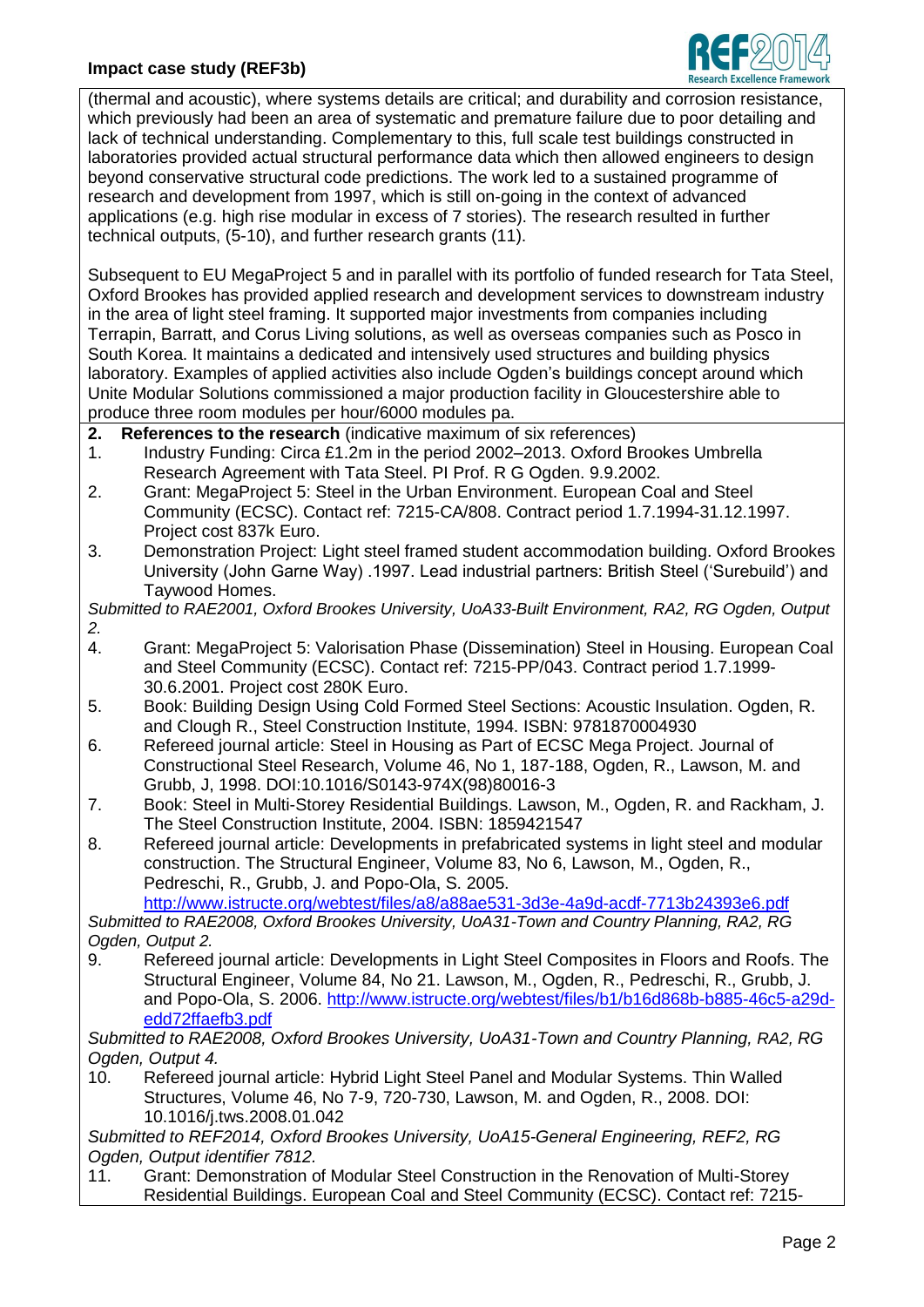

## PP/010. Contract period 1.7.1997-31.12.2000. Project cost 1950K Euro.

## **4. Details of the impact** (indicative maximum 750 words)

As lead academic partner, the world leading information generated by Ogden and his team at Oxford Brookes University has played a central role in developing and proving the merits of light steel technology. Various examples of publications and demonstration activities arising from the research are cited in section 3, however these represent a small proportion of the total industry accepted outputs. Projects such as the Oxford Brookes European MegaProject 5 demonstration building played not only a key role in developing the technology but also in creating awareness and understanding. The building received over 2000 visitors and gained extensive press coverage (circa 40 articles written between April 1997 and March 1998).

The developments have resulted in increased confidence in light steel technology:

- Companies have been prepared to commit to multi-million pound investment programmes to deliver products at commercial volumes based on the demonstrated technologies (e.g: Ayrshire, BW Industries, Fusion, Kingspan, Knauf, Lafarge, British Gypsum. Metsec).
- Specifiers have gained confidence in the performance of light steel framing such that they are willing to use it in preference to longer established but often less efficient alternatives.
- Building control agencies (such as local authorities, Lantac, NHBC etc.) have accepted that systems are free of unacceptable or abnormal levels of risk. Buildings based on the design practices that have been developed are considered equally by mortgage and funding companies to those constructed using conventional technologies such as masonry and timber.

The scale of impact of the research can in part be gauged by the major contribution that the market makes to the steel production sectors where the annual tonnage is over 1% of total UK output.

Other key measures include changes in construction markets:

- The market share of light steel framing is currently 17% overall and gaining on timber frame, currently 56% (a). In the permanent modular off-site buildings market, light steel framing has essentially taken over from timber to the extent that few timber framed modular companies remain.
- 28% of the total UK offsite construction market is attributed to permanent light steel modular buildings of the type addressed by the research, a further 9% to relocatable buildings (approximately 75% of which rely on light steel framing). The increasing efficiency of modular construction has meant that it has grown from a negligible amount in 2000 to a point where it is currently estimated to account for 2% of the total construction market (b).
- Based on annual sector surveys by the independent market research company 'Construction Markets' (c), the peak light steel framing market in the period 2008-2012 was 66K tonnes pa. Taking an average galvanised strip steel cost of £600 per tonne this equates to a materials market of £39.5 million pa. The contribution of this to the turnover of supply chain companies (assuming normal manufacturing overheads of 1.75 and margins of 12.5%) is circa. £78 million pa. to the UK economy.
- This use of domestically produced product is actively reducing timber imports, as conventional and pre-existing technologies require softwood sections not available in the UK. The effect on the UK trade balance is therefore significant.

It is important to recognise that this impact has been achieved in a recessionary period where the total construction market has been reduced by approximately 50% and where conventional costs are at their most competitive.

Impact may also be judged in terms of widely acknowledged cost, performance and efficiency benefits to the construction sector (examples of supporting material for this latter claim being given in section 5, refs  $d - q$ ). Benefits include:

Improved speed of construction with rapid reliable construction programmes.